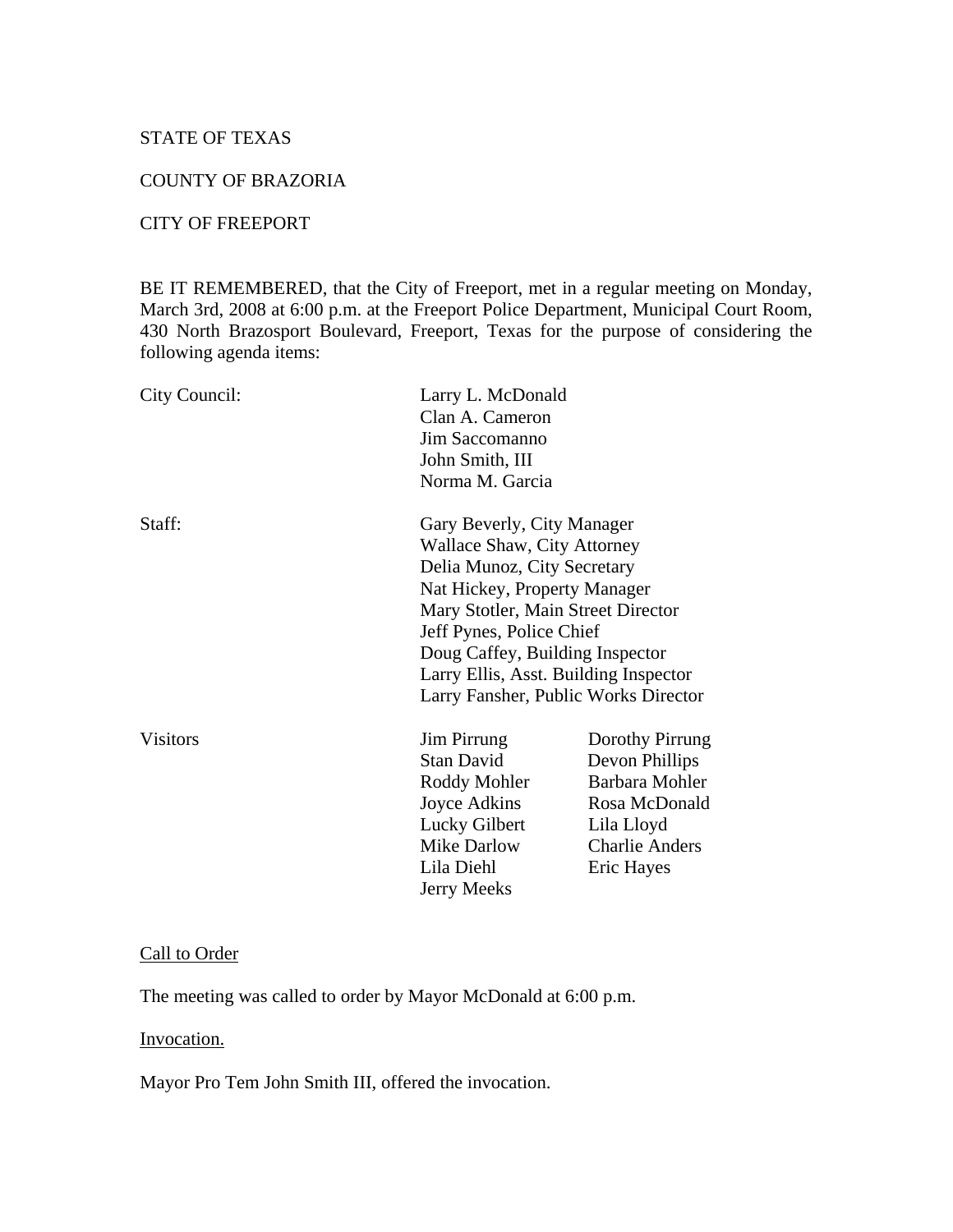## Pledge of Allegiance.

Mayor McDonald offered the Pledge of Allegiance.

## Consideration of the approval of the February 19th, 2008 Council Minutes.

On a motion by Councilwoman Garcia, seconded by Councilman Saccomanno, with all present voting "aye", Council unanimously approved the February 19th, 2008 minutes.

Attending Citizens and Their Business.

There were no comments.

Consideration of the approval of Ordinance No. 2008-2191 authorizing the issuance of "City of Freeport, Texas Certificates of Obligation, Series 2008" providing for the payment of said certificates by the levy of an ad valorem tax upon all taxable property within the City and a limited pledge of the net revenues derived from the operation of the City's combined sewer, water and drainage system.

On a motion by Councilman Saccomanno, seconded by Councilman Smith, with all present voting 3 to 2, Council approved Mr. Gary Beverly's recommendation to approve Ordinance No. 2008-2191 authorizing the issuance of "City of Freeport, Texas Certificates of Obligation, Series 2008" providing for the payment of said certificates by the levy of an ad valorem tax upon all taxable property within the City and a limited pledge of the net revenues derived from the operation of the City's combined sewer, water and drainage system. Mayor McDonald and Councilman Cameron opposed.

Consideration of the approval of Resolution No. 2008-2165, the disproportionate share of delayed projects coming from scheduled Brazoria County projects will negatively impact the safety and welfare of the people of Brazoria County, especially Southern Brazoria County.

On a motion by Councilman Cameron, seconded by Councilman Saccomanno, with all present voting "aye', Council unanimously approve Resolution No. 2008-2165, the disproportionate share of delayed projects coming from scheduled Brazoria County projects will negatively impact the safety and welfare of the people of Brazoria County, especially Southern Brazoria County.

Consideration of the approval of Ordinance No. 2008-2192 increasing the base rate for residential waste collection, and the collection of waste from commercial and business premises using carts from \$20.41 to \$21.02 for one cart, from \$10.10 to \$10.40 for each additional cart.

On a motion by Councilman Saccomanno, seconded by Councilman Smith, with all present voting "aye", Council unanimously approved to table this item for further study on the service and quality provided by the present carrier.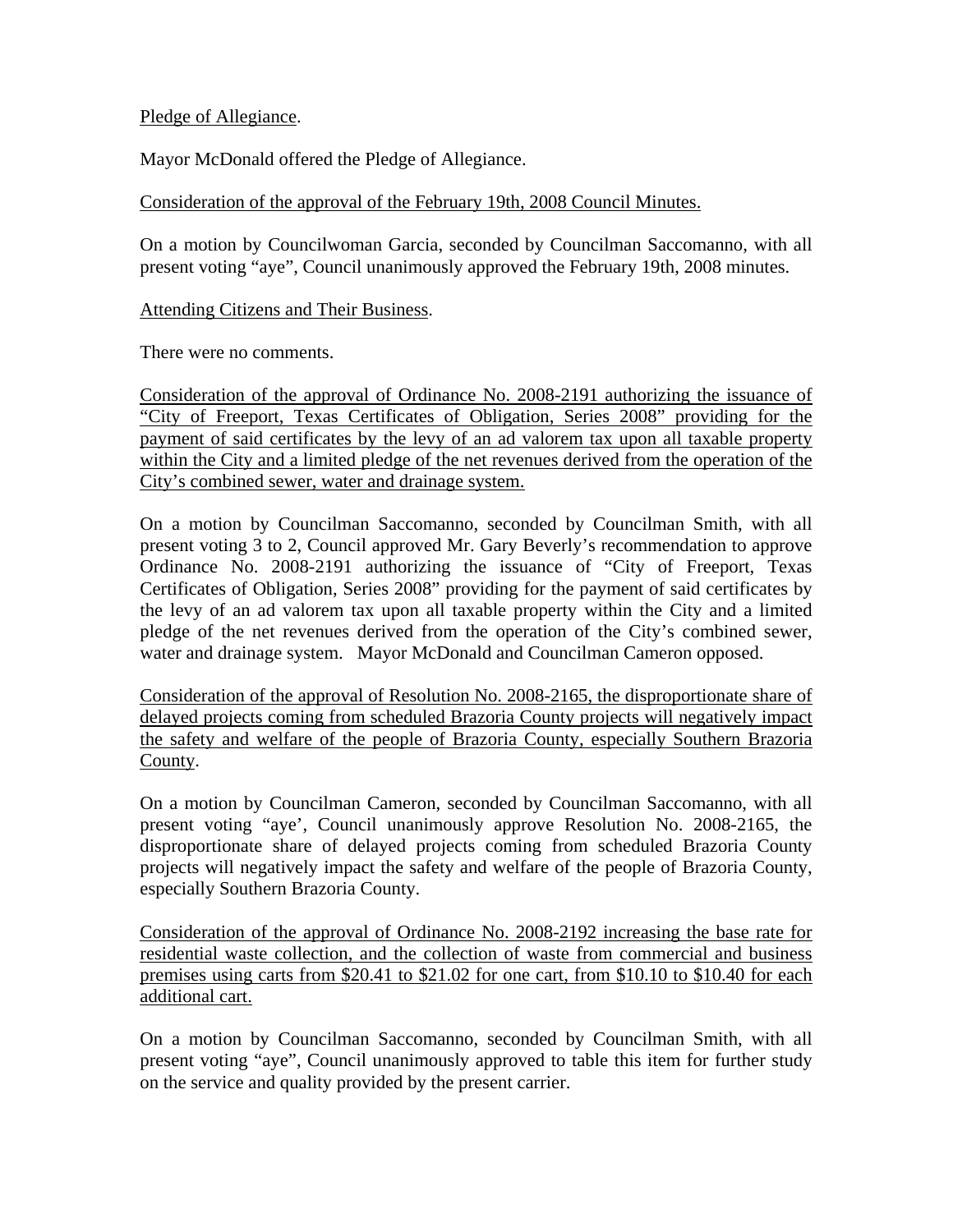Consideration of the approval of signing a replat on Block 628, Lot 16 and 17, Velasco Townsite, known as 707-709 North Ave. C.

On a motion by Councilman Smith, seconded by Councilman Cameron, with all present voting "aye", Council unanimously approved the signing of a replat on Block 628, Lot 16 and 17, Velasco Townsite, known as 707-709 North Ave. C.

Consideration of the approval of selling the City's interest on Block 715, Lot Velasco Townsite, known as 1211 North Ave. M.

This item was reagendaed.

Consideration of the approval of two (2) request from Geokinetic USA, Inc. (formerly Quantum Geophysical, Inc.) to conduct a seismographic survey within the corporate city limits of Freeport, Texas.

On a motion by Councilman Saccomanno, seconded by Councilwoman Garcia, with all present voting "aye", Council unanimously approved two requests from Geokinetic USA, Inc. (formerly Quantum Geophysical, Inc.) to conduct a seismographic survey within the corporate limits of Freeport, Texas.

### Elected Official Report

Councilman Saccomanno reported that Main Street will meet on March 11, 2008, at the City Hall.

Mayor McDonald closed the formal session and opened the work session at 6:37 p.m.

# W**ork Session**

# Administration Report

Gary Beverly announced a Basketball tournament this pass week and also an appreciation luncheon on Sunday at RiverPlace. Gary Beverly and Larry Fansher will be attend a Texas Parks and Wildlife program, exploring potential grants available in Richmond. Mr. Beverly will be attend the Texas City Managers Conference in Mesquite, Texas on March  $5<sup>th</sup>$ ,  $6<sup>th</sup>$ ,  $7<sup>th</sup>$ , 2008. The new telephone system is installed at the City Hall.

Working on sidewalks on  $9<sup>th</sup>$  street, laying the oil foundation on Ave. "H". The Veterans Memorial Steering Committee appreciation luncheon is scheduled for Thursday, March 6, 2008 at River Place.

# Mike Darlow's annual report on delinquent taxes due to the City.

Mike Darlow presented a summary and reviewed Pies and Charts to Council concerning the delinquent taxes due as of February, 2008.